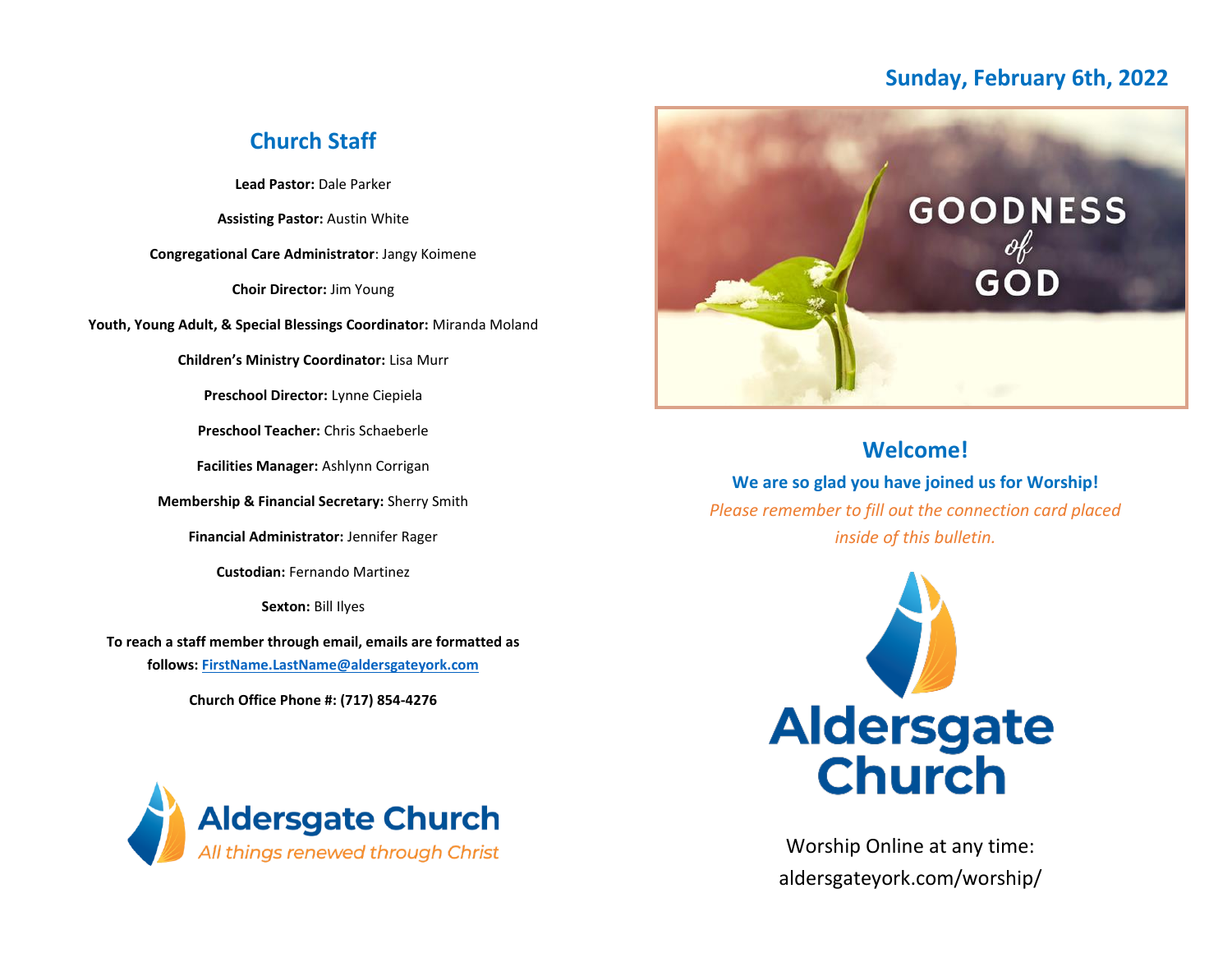### 9:00am Contemporary Service

**OPENING SONG** – *King of Heaven*

**ANNOUNCEMENTS**

**SINGING TOGETHER** – *Yes I Will*

**PASTORAL PRAYER**

**SCRIPTURE LESSONS** – *Romans 1:16-17*

**MESSAGE** – *Pastor Dale Parker*

**COMMUNION**

**SENDING SONG** – *Living Hope*

**BENEDICTION**

### 10:30am Traditional Service

### **GATHERING MUSIC & ENTRANCE**

**HYMN #57** – *O For a Thousand Tongues to Sing (st.1-5)*

**WELCOME & ANNOUNCEMENTS**

**CALL TO WORSHIP**

**HYMN #64** – *Holy, Holy, Holy!*

**PASTORAL PRAYER**

**SCRIPTURE LESSONS** – *Romans 1:16-17*

**MESSAGE** – *Pastor Dale Parker*

**PRAYER OF CONFESSION AND WORDS OF ASSURANCE**

**HYMN #71** – *Glory Be to the Father (Gloria Patri)*

**SPECIAL MUSIC** – *Come Taste the Goodness of the Lord*

**COMMUNION** – *Musical Setting C (Hymnal Page 20)*

**HYMN #467** – *Trust and Obey*

**BENEDICTION**

# What's Happening

From the SPRC…

Sadly, I report to you that Matt Fahnestock, our Worship Arts Coordinator, no longer works at Aldersgate. We wish Matt success in all that he does and know that God has great things in store for him. Join us in praying for Matt and his wife Andrea as they turn this page in their lives.

In service,

Randy P Campbell

SPRC, Chair

**SPECIAL INVITATION by Pastor Dale**

This is Black History Month. I would like for every member, leader, and staff person to read "Trouble I've Seen" so that we can begin to understand what it must be like to be black in a white community. How can we share the love and truth of Jesus Christ with our black friends if we do not realize that some of the simple things we say and do alienate them and cause harm? You may or may not agree with some of the suggestions in the book but one thing for sure, you will realize that being black is far from what most people can imagine.



Pick up a book in the lobby and read one chapter a week. If you like, get a free study guide that are beside the books and ask a friend to be on a journey with you. Let our hearts and eyes be open as we love and learn about our black brothers and sisters.

**Racial Justice Ministry** meets the third Tuesday of every month, at 7pm. Everyone is invited. Contact Nick Curry at **npcurry@me.com** if you wish to attend or be a part of a 9-week Trouble I've Seen study.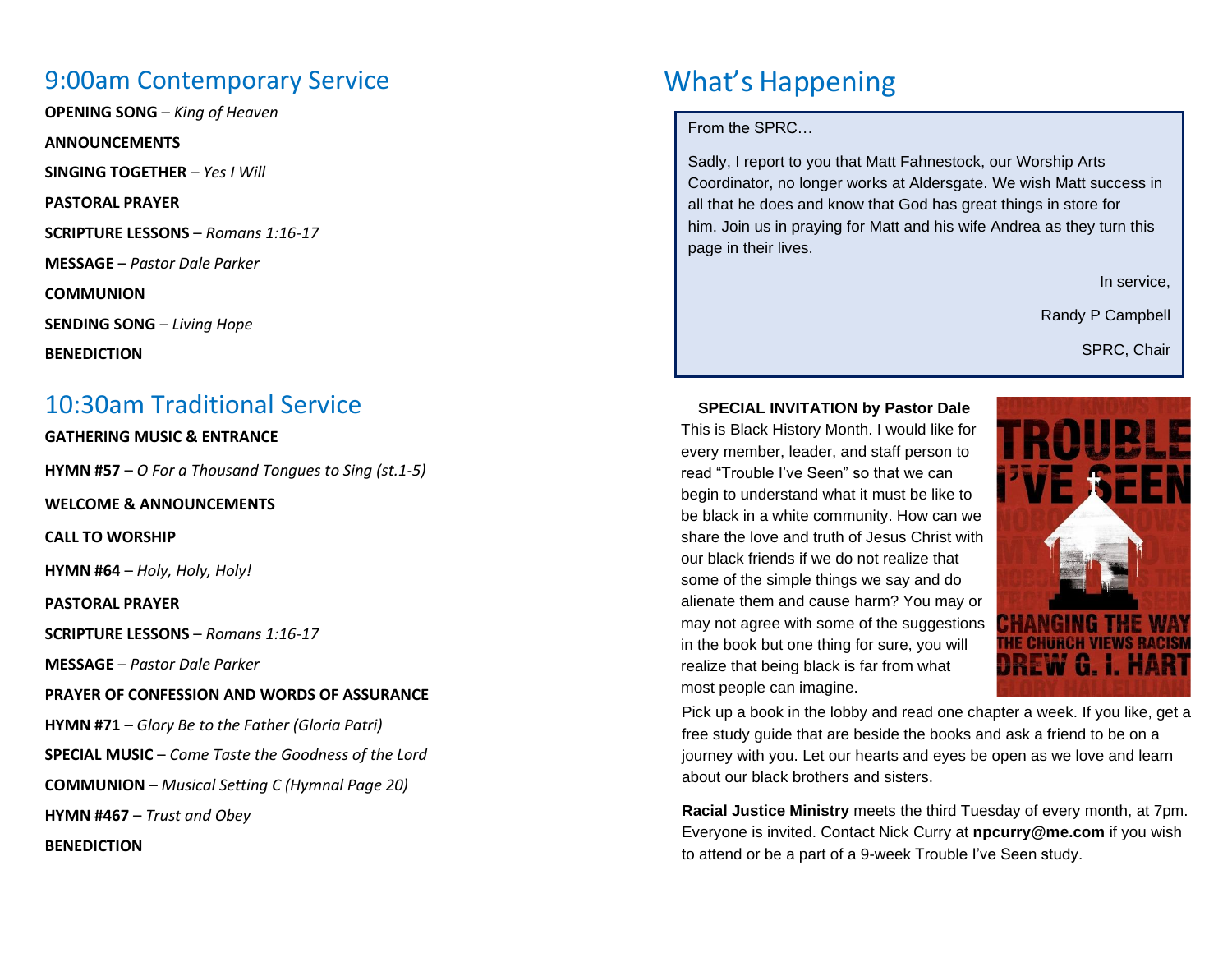## Calendar

#### **Monday, Feb. 7th**

Preschool Enrichment Class 4's Preschool Class Leadership Prayer Team Missions Meeting **Tuesday, Feb. 8 th** 3's Preschool Class 4's Preschool Class Intercessory Prayer 10-11 am 12 in the Word SPRC Meeting Tuesday Night Men's Group **Wednesday, Feb. 9 th** Men's Bible Study 2's Preschool class 4's Preschool Class CBS 500 Card Games Choir Rehearsal Young Adult Group **Thursday, Feb. 10th** Hidden Man 3's Preschool Class 4's Preschool Class Al-Anon Prayer Group Men's Group (Journey Men) Women in Mission Contemporary Worship Team Rehearsal

#### **Friday, Feb. 11th**

No Events Scheduled

#### **Saturday, Feb. 12th**

AARP Tax Clinic

Jackson School Virtual Reading Recording

# Children & Youth Corner